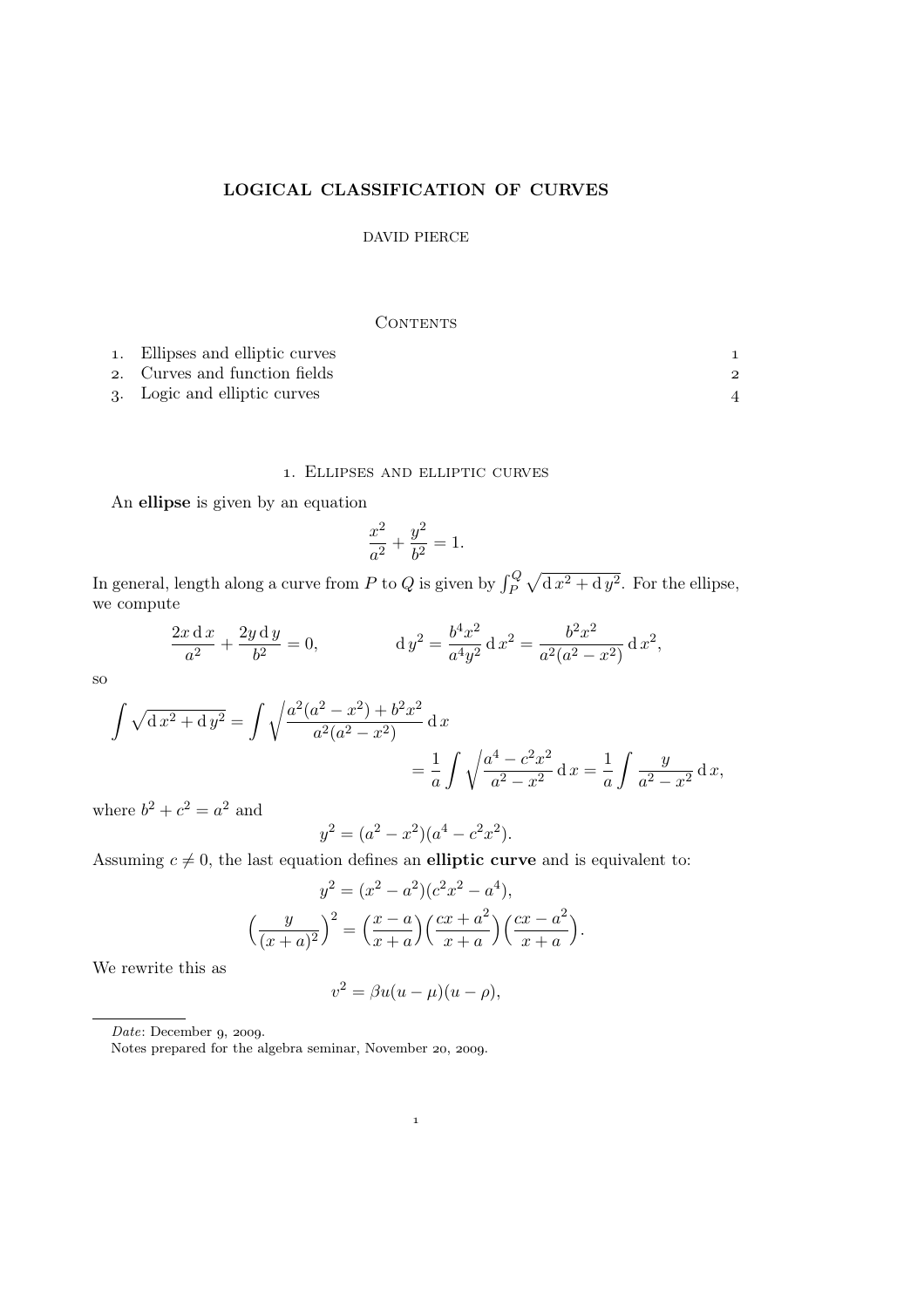where

$$
v = \frac{y}{(x+a)^2},
$$
  

$$
u = \frac{x-a}{x+a},
$$

and  $\beta$ ,  $\mu$ , and  $\rho$  are such that

$$
\left(\frac{cx+a^2}{x+a}\right)\left(\frac{cx-a^2}{x+a}\right) = \beta(u-\mu)(u-\rho),
$$
  

$$
c^2\left(x-\frac{a^2}{c}\right)\left(x+\frac{a^2}{c}\right) = \beta(x-a-\mu(x+a))(x-a-\rho(x+a))
$$
  

$$
= \beta((1-\mu)x-(1+\mu))\left((1-\rho)x-(1+\rho)a\right)
$$
  

$$
= \beta(1-\mu)(1-\rho)\left(x-\frac{1+\mu}{1-\mu}\right)\left(x-\frac{1+\rho}{1-\rho}\right).
$$

So it suffices if

$$
c^2 = \beta(1 - \mu)(1 - \rho),
$$
  $\frac{a^2}{c} = \frac{1 + \mu}{1 - \mu},$   $-\frac{a^2}{c} = \frac{1 + \rho}{1 - \rho},$ 

that is,

$$
\mu = \frac{a^2 - c}{a^2 + c}
$$
,  $\rho = \frac{1}{\mu}$ ,  $\beta = -\frac{c^2 \mu}{(1 + \mu)^2}$ .

After another change of variables, the equation becomes

$$
y^2 = x(x-1)(x-\lambda)
$$

(where  $\lambda = \rho/\mu$ ). On this curve, the differential form  $d x/y$  is holomorphic. But

$$
Q \mapsto \int_P^Q \frac{\mathrm{d}x}{y}
$$

is well defined, not on  $\mathbb{P}(\mathbb{C})$  (that is,  $\mathbb{C} \cup {\infty}$ ), but rather on the Riemann surface got by cutting and gluing two copies of this along lines from 0 to  $\infty$  and 1 to  $\lambda$ : the surface is then a torus. This then is the elliptic curve, and the function above is an analytic bijection onto  $\mathbb{C}/\Lambda$  for some lattice  $\Lambda$ .

### . Curves and function fields

Let K and L be algebraically closed fields, with  $K \subset L$  and  $\text{tr-deg}(L/K) = \infty$ . An irreducible f in  $K[X, Y]$  defines a curve C over K, namely

$$
C = \{(x, y) \in L^2 : f(x, y) = 0\}.
$$

We define

$$
K[C] = K[X, Y]/(f),
$$
  

$$
K(C) =
$$
 fraction field of  $K[C]$ ;

this is the field of **rational functions** on  $C$  over  $K$ . Then

$$
K[C] = K[a, b]
$$
  

$$
K(C) = K(a, b),
$$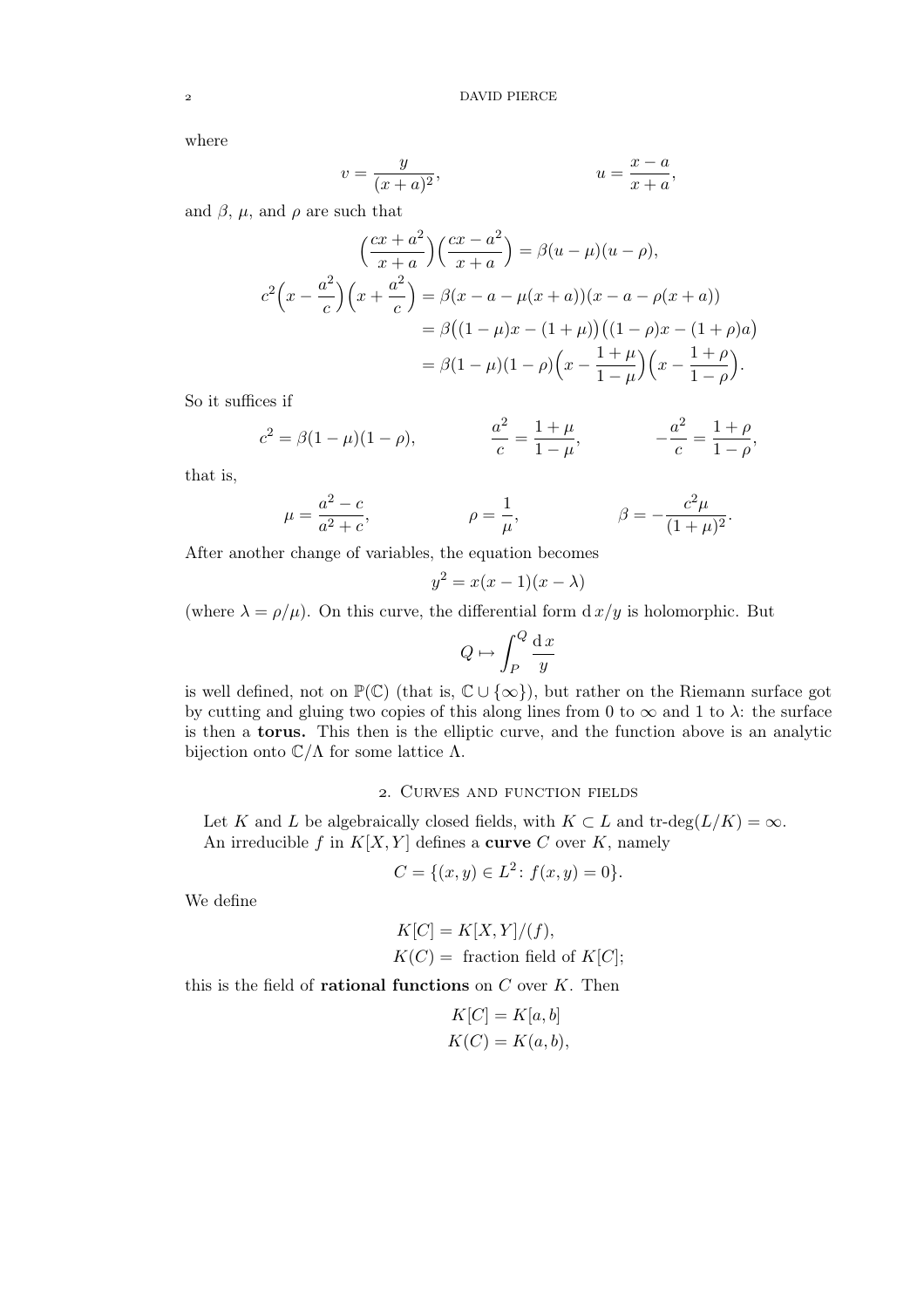where

$$
\begin{aligned}\na &= ((x, y) \mapsto x) \\
b &= ((x, y) \mapsto y)\n\end{aligned}\n\text{ on } C,
$$

so that  $f(a, b) = 0$  and  $(a, b)$  is a **generic point** of C over K; we may assume  $(a, b) \in L^2$ . Say also

$$
D = \{(x, y) \in L^2 \colon g(x, y) = 0\},\
$$

and  $\varphi^*$  is an embedding of  $K(C)$  in  $K(D)$  over K. Then

$$
0 = \varphi^*(f(a,b)) = f(\varphi^*(a), \varphi^*(b)),
$$

so  $(\varphi^*(a), \varphi^*(b))$  is a generic point of C and is also a **dominant rational map**  $\varphi$  from D onto C. We recover  $\varphi^*$  by

$$
\varphi^*(h)=h\circ\varphi.
$$

Indeed,

$$
\varphi^*(a) = a(\varphi^*(a), \varphi^*(b)) = a \circ (\varphi^*(a), \varphi^*(b)) = a \circ \varphi,
$$

and likewise for b.

**Rule.** The K-algebra  $K(C)$  embeds in  $K(D)$  if and only if C has a generic point with coordinates from  $K(D)$ .

We also have

$$
K(C) \cong K(D) \iff D
$$
 and C are birationally equivalent.

For example, the function

$$
(u,v)\mapsto \left(\frac{x-a}{x+a},\frac{y}{(x+a)^2}\right)
$$

determines a birational equivalence between the elliptic curves above.

Or let  $f = X^2 + Y^2$  and  $g = X$ . See Figure 1. Then  $\varphi: C \to D$ , where

$$
\varphi(x,y) = \frac{y}{1+x}, \qquad \varphi^{-1}(t) = \left(\frac{1-t^2}{1+t^2}, \frac{2t}{1-t^2}\right),
$$

so C and D are birationally equivalent, and

$$
K(D) \cong K(e) \cong K(a, b) \cong K(C)
$$

$$
e \mapsto \frac{b}{1+a}
$$

$$
\frac{1-e^2}{1+e^2} \leftarrow a
$$

$$
\frac{2e}{1-e^2} \leftarrow b
$$

Every curve C has a **genus**  $\gamma(C)$  in N. If  $K(C)$  embeds in  $K(D)$  over K, then

$$
\gamma(C) \leqslant \gamma(D).
$$

If the embedding is *proper*, then either  $\gamma(C) < \gamma(D)$  or

$$
0 \leqslant \gamma(C) \leqslant \gamma(D) \leqslant 1.
$$

If  $\gamma(C) = 0$ , then  $K(C) \cong K(X)$ .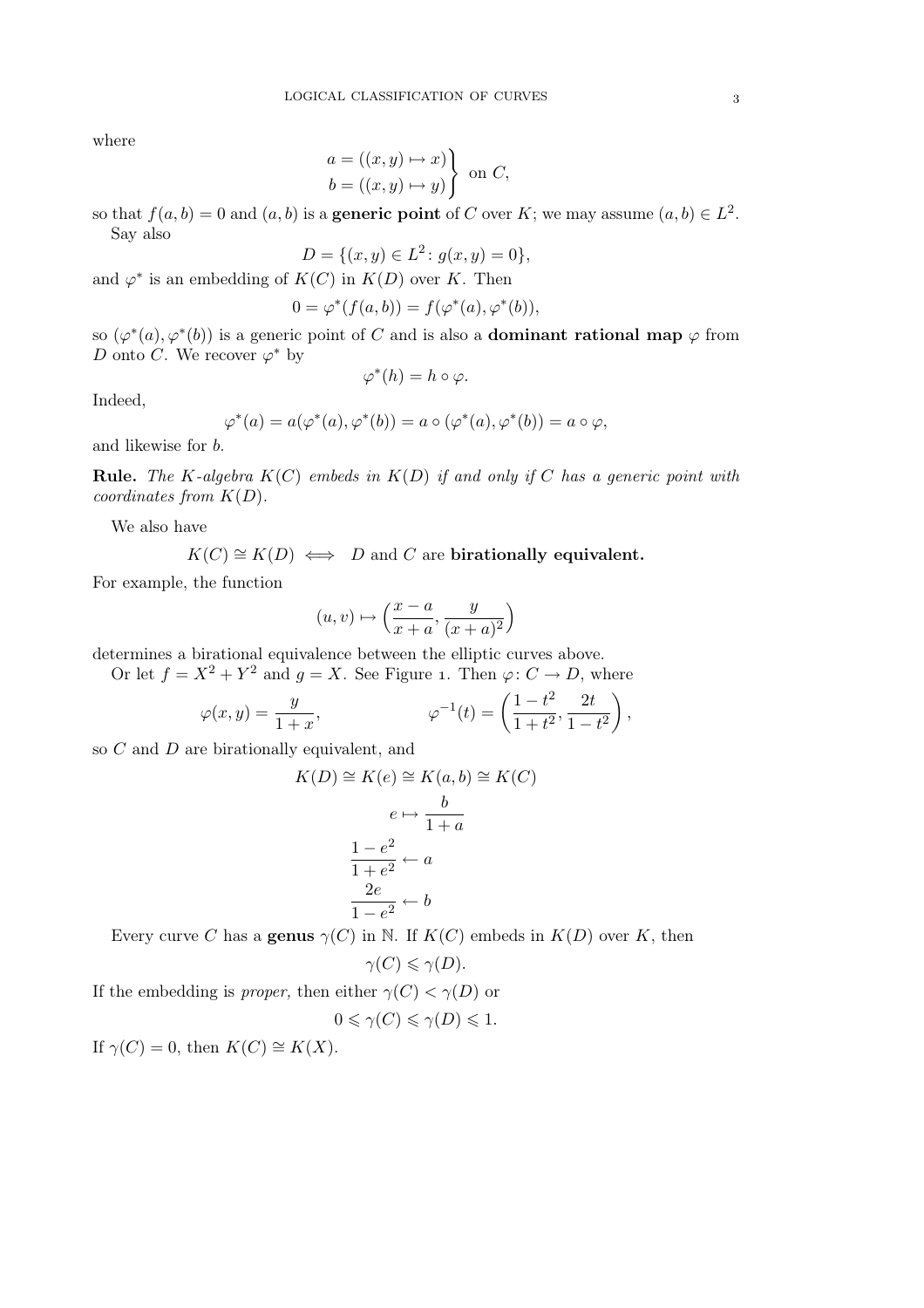

FIGURE 1. Birational equivalence of circle and straight line

#### . Logic and elliptic curves

Suppose  $K(C) \not\cong K(D)$ . We may assume  $\gamma(C) \leq \gamma(D) < \gamma(E)$  for some curve E. Then the formula

$$
\exists y \ (x, y) \in E
$$

defines K in  $K(C)$  and  $K(D)$ . If  $\gamma(C) < \gamma(D)$  or  $1 < \gamma(C) = \gamma(D)$ , then the sentence  $\forall x \forall y \exists z ((x, y) \in D \Rightarrow (x, z) \in E)$ 

is true in  $K(C)$ , but not  $K(D)$ , so these algebras have different **theories**; we say they are not elementarily equivalent, and we write

$$
K(C) \not\equiv K(D).
$$

We cannot then have  $0 = \gamma(C) = \gamma(D)$ . The remaining possibility is  $1 = \gamma(C) = \gamma(D)$ , that is,  $C$  and  $D$  are elliptic curves.

An elliptic curve  $E$  is also an abelian group; the curve has **complex multiplication** if  $\text{End}(E) \not\cong \mathbb{Z}$ .

**Theorem** (Jean-Louis Duret (1992); D.P. (1998)). If C and D are curves over K, and C is not an elliptic curve with complex multiplication, then

$$
K(C) \ncong K(D) \implies K(C) \not\equiv K(D).
$$

In general, if  $\varphi: D \to C$ , then

$$
\deg(\varphi) = [K(D) : K(C)]
$$

**Theorem** (D.P. (1998)). Suppose C and D are elliptic curves over K with complex multiplication. The following are equivalent.

(1) There are  $\varphi$  and  $\varphi'$  from C onto D with

$$
\gcd(\deg(\varphi), \deg(\varphi')) = 1.
$$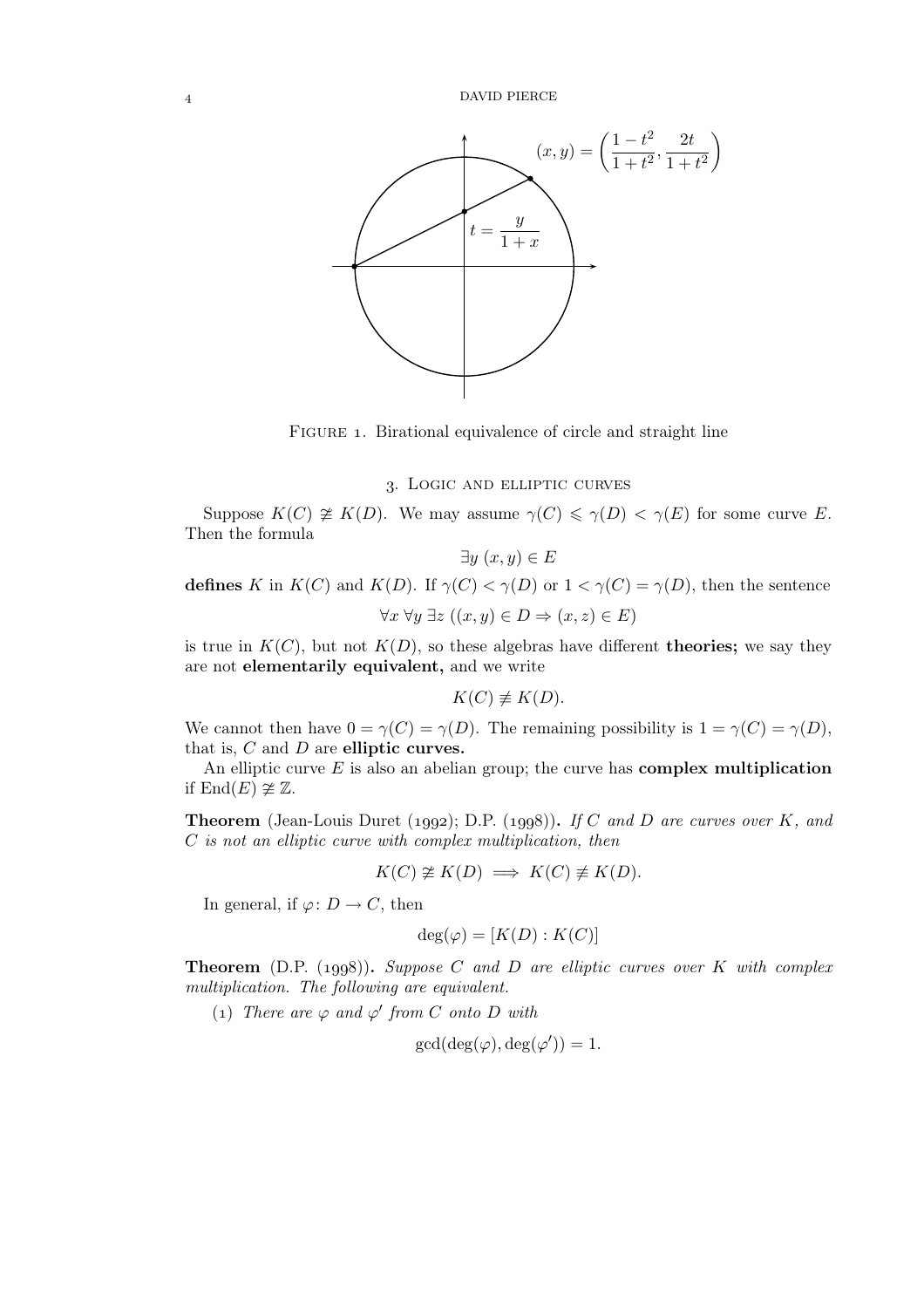(2)  $K(C)$  and  $K(D)$  agree on all sentences

$$
\forall (x_0,\ldots,x_{n-1})\ \exists y\ \psi(x_0,\ldots,x_{n-1},y),
$$

where  $\psi$  is quantifier-free.

If char(K) = 0, then the foregoing are equivalent to the following.

(3) End(C)  $\cong$  End(D).

Say  $E_0$  and  $E_1$  are elliptic curves over  $\mathbb C$ . For each i in  $\{0,1\}$  there are  $A_i$  and  $B_i$  in  $\mathbb C$  such that  $E_i$  is birationally equivalent to the curve defined by

$$
y^2 = 4x^3 - A_ix - B_i.
$$

So we may assume  $E_i$  is this curve. There is a lattice  $\Lambda_i$ , namely  $\langle 1, \tau_i \rangle$ , where  $\Im(\tau_i) > 0$ , and there is a function  $\wp_i$ , namely

$$
z \mapsto \frac{1}{z^2} + \sum_{\omega \in \Lambda_i \setminus \{0\}} \left( \frac{1}{(z - \omega)^2} - \frac{1}{\omega^2} \right),
$$

such that  $(\varphi_i, \varphi_i')$  is a generic point of  $E_i$  and is a bijection from  $\mathbb{C}/\Lambda_i$  to  $E_i$ . Say  $\varphi: E_0 \to E_1$ . There are  $\alpha$  and  $\omega$  in  $\mathbb C$  such that the following commutes.

$$
\mathbb{C}/\Lambda_0 \xrightarrow{(\wp_0, \wp_0')} E_0
$$
\n
$$
\begin{array}{c}\n\text{and} \\
\downarrow E_0 \\
\text{and} \\
\text{and} \\
\downarrow E_1 \\
\downarrow E_2 \\
\downarrow E_1 \\
\downarrow E_2 \\
\downarrow E_1 \\
\downarrow E_2 \\
\downarrow E_1\n\end{array}
$$

We may assume  $\omega = 0$ , so  $\varphi$  is an **isogeny** and, in particular, a homomorphism. We must have

$$
\alpha\Lambda_0\subseteq\Lambda_1,
$$

and then

$$
\deg(\varphi) = [\Lambda_1 : \alpha \Lambda_0].
$$
  
Also, if  $\alpha \neq 0$ , there is a matrix  $\begin{pmatrix} a & b \\ c & d \end{pmatrix}$  or  $M$  in  $\mathcal{M}_n(\mathbb{Z})$  such that  

$$
\alpha \begin{pmatrix} 1 \\ \tau_0 \end{pmatrix} = \begin{pmatrix} a + b\tau_1 \\ c + d\tau_1 \end{pmatrix} = \begin{pmatrix} a & b \\ c & d \end{pmatrix} \begin{pmatrix} 1 \\ \tau_1 \end{pmatrix} = M \begin{pmatrix} 1 \\ \tau_1 \end{pmatrix},
$$

and then

$$
\deg(\varphi) = \det(M).
$$

Also

$$
\begin{pmatrix} d & -b \ -c & a \end{pmatrix} \begin{pmatrix} 1 \ \tau_0 \end{pmatrix} = \alpha^{-1} \det(M) \begin{pmatrix} 1 \ \tau_1 \end{pmatrix} = \alpha^{-1} \deg(\varphi) \begin{pmatrix} 1 \ \tau_1 \end{pmatrix},
$$

$$
z \mapsto \alpha^{-1} \deg(\varphi) z : \mathbb{C}/\Lambda_1 \to \mathbb{C}/\Lambda_0
$$

so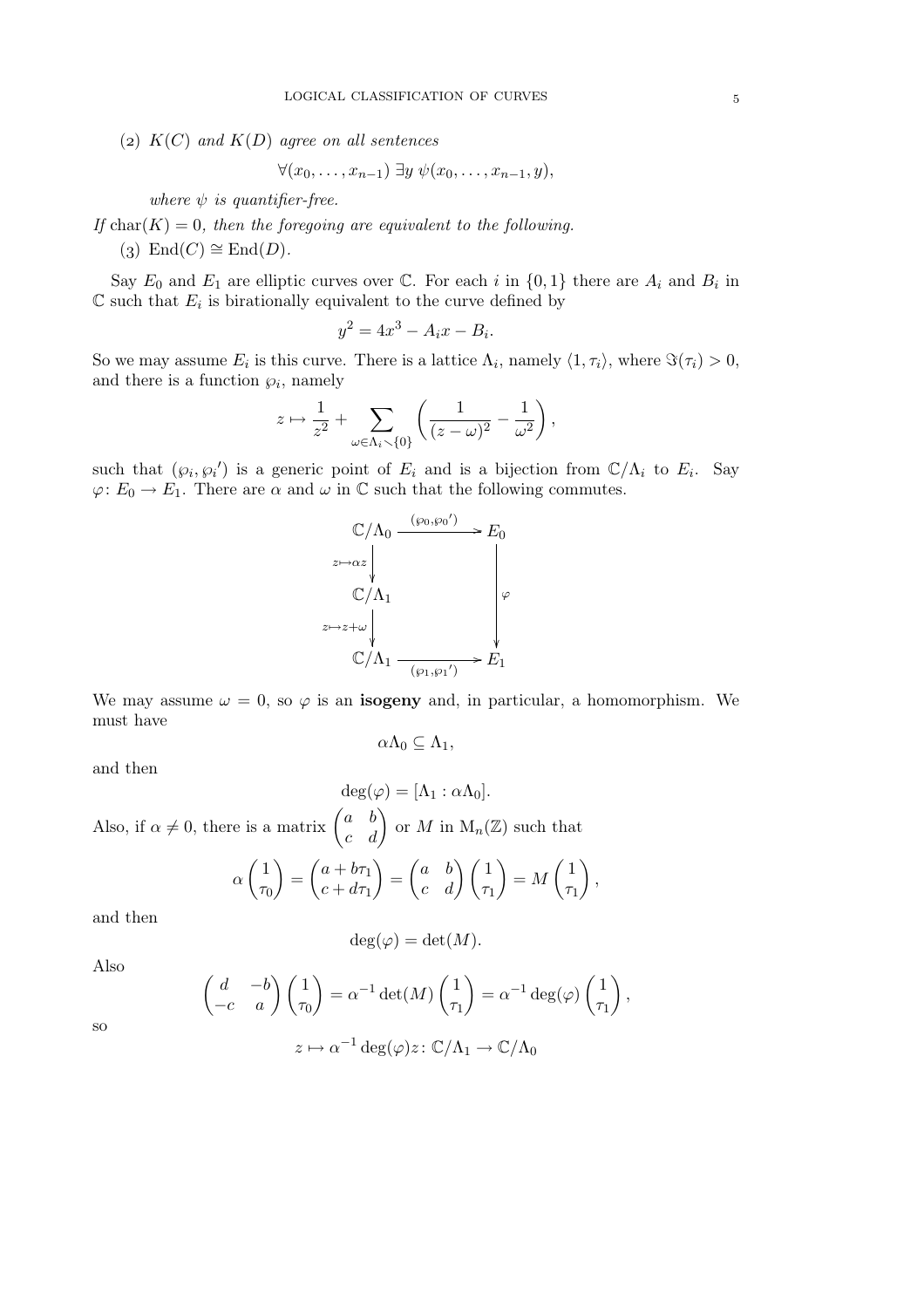

FIGURE 2. A lattice and its endomorphisms

corresponding to an isogeny  $\hat{\varphi}$  from  $E_1$  to  $E_0$ . Then

$$
\deg(\hat{\varphi}) = \deg(\varphi),
$$
  

$$
\hat{\varphi}\varphi = [\deg(\varphi)]
$$

where  $[n]$  is multiplication by n.

If E corresponds to  $\mathbb{C}/\Lambda$ , then

$$
End(E) \cong \{ z \in \mathbb{C} \colon z\Lambda \subseteq \Lambda \}.
$$

For example, if

$$
\tau = \frac{-1 + \sqrt{-7}}{4}.
$$

then (see Figure 2)

$$
End(E)=\langle 1, 2\tau \rangle.
$$

In general, if E has complex multiplication, this means, for some  $\alpha$  in  $\mathbb{C} \setminus \mathbb{R}$ , we have

$$
\alpha \begin{pmatrix} 1 \\ \tau \end{pmatrix} = \begin{pmatrix} a + b\tau \\ c + d\tau \end{pmatrix},
$$

so

$$
\alpha = a + b\tau,
$$
  
\n
$$
c + d\tau = \alpha \tau = (a + b\tau)\tau,
$$
  
\n
$$
b\tau^2 + (a - d)\tau - c = 0.
$$

So  $E$  has complex multiplication if and only if  $\tau$  is quadratic. If indeed

$$
b\tau^2 + a\tau - c = 0
$$

in lowest terms, then one shows

$$
End(E) \cong \langle 1, b\bar{\tau} \rangle;
$$

in any case,  $End(E)$  embeds in  $\Lambda$ .